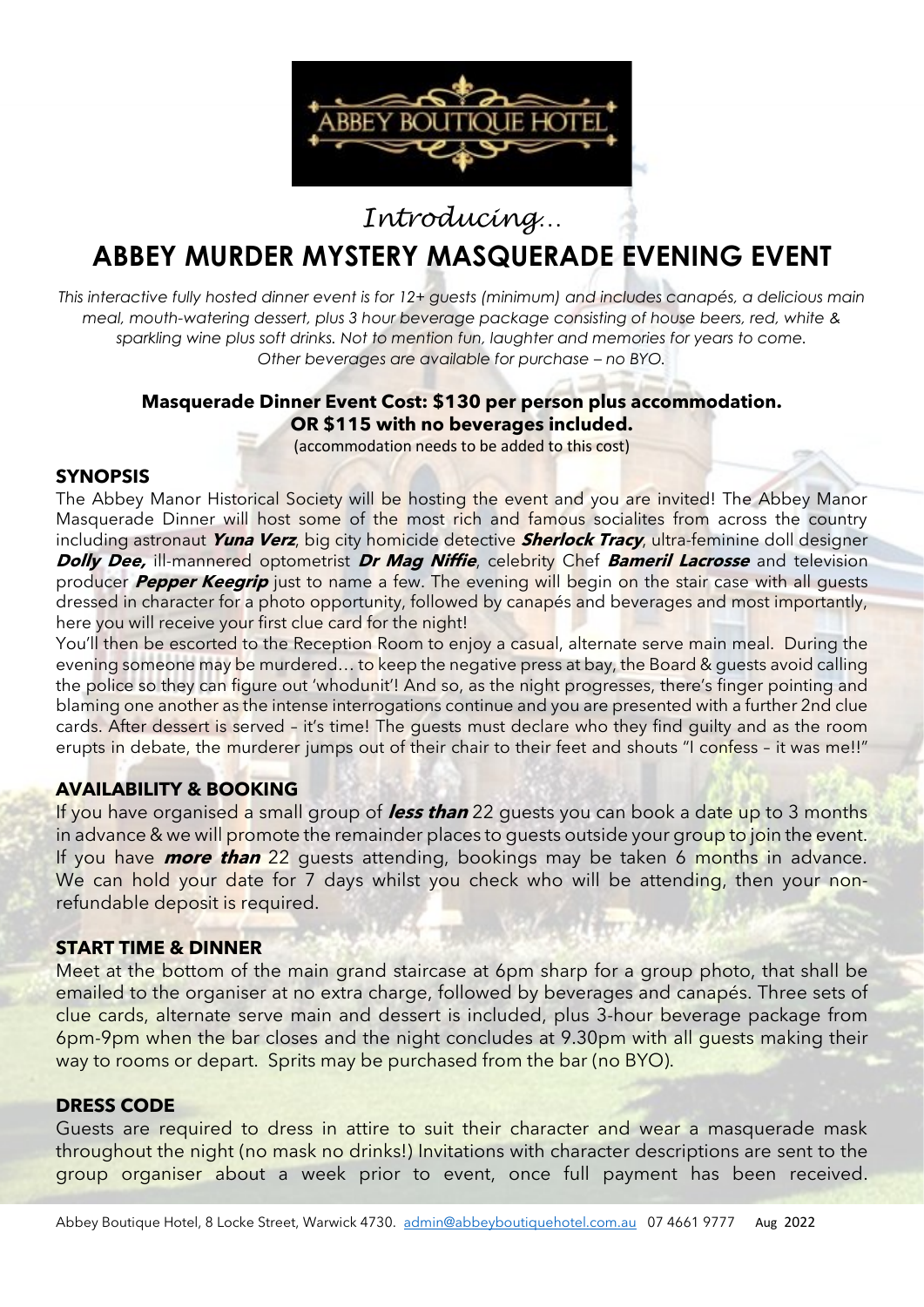# **ACCOMODATION**

# **A 2-night stay is required when your event is on a Saturday night.**

A minimum of 12 guests are required to be eligible for the accommodation and masquerade dinner event discount package. A light breakfast is included in all below accommodation rates. 10% off rack rate for  $2<sup>nd</sup>$  night for 2-night stays.

|                                                        |                                                | 而                                       |                                     |
|--------------------------------------------------------|------------------------------------------------|-----------------------------------------|-------------------------------------|
| Room Type                                              | <b>Bedding Configuration</b>                   | <b>Bathroom Type</b>                    | Cost per person                     |
| *Bavarian Room 7*                                      | 1x King Bed                                    | Ensuite Bathroom                        | $$185$ pp with 2 pax                |
| *Do Drop Inn Room 8*                                   | 1 x Queen Bed                                  | Ensuite Bathroom                        | \$135pp with 2 pax                  |
| *Victorian Rooms - 2 in<br>total                       | King beds. Can be split<br>if pre-arranged     | Private Bathroom<br>opposite            | $$135pp$ with 2 pax                 |
| *Cozy Nuns Cell R3                                     | 1x Queen Bed                                   | <b>Private Bathroom</b>                 | $$85$ pp with 2 pax                 |
| *Mother Superiors R4*                                  | 1x King Bed                                    | <b>Private Bathroom</b><br>down passage | $$110pp$ with 2 pax                 |
| Veranda Room 5                                         | 1x Queen Bed                                   | <b>Private Bathroom</b><br>down passage | $$125pp$ with 2 pax                 |
| The Attic                                              | 2 rooms - queen bed in<br>each up to 4 adults. | Shower & toilet &<br>separate toilet.   | \$95pp with 4 pax<br>using 2 rooms. |
| Loft Rooms - 2 in total<br>(available from March 2022) | 1 x king bed in each<br>room.                  | <b>Ensuite with</b><br>shower & toilet  | $$135pp$ with 2 pax                 |
| <b>**Catherine McCauley</b><br>Room 10**               | 1x King Bed                                    | <b>Ensuite Bathroom</b>                 | \$135pp with 2 pax                  |
| **West Wing 6**                                        | 1x Large King Bed                              | Ensuite Bathroom                        | \$195pp with 2 pax                  |
| **Mercy Suite Room 9**                                 | 1 x King Bed                                   | Ensuite Bathroom                        | $$165$ pp with 2 pax                |
| **The Bazil! L2                                        | King beds. Can be split<br>if pre-arranged     | <b>Ensuite Bathroom</b>                 | \$140pp with 2 pax                  |
| <b>**Lower East Wing Suite</b><br>L1                   | 1x Large King Bed                              | <b>Ensuite Bathroom</b>                 | \$240pp with 2 pax                  |

*Cost per person is based on 2 guests sharing a room.*

*Rooms listed are the order the rooms need to be allocated.*

*\*Please note: Rooms near the function area must be booked first.*

\*\*If you aren't booking the whole house, these rooms are reserved for quests not in your group.

Check in: 2.00pm. Check out: 10.00am

The Abbey Boutique Hotel can accommodate up to 32 guests with a total of 16 rooms. If you require additional accommodation, please let us know and we shall arrange off site.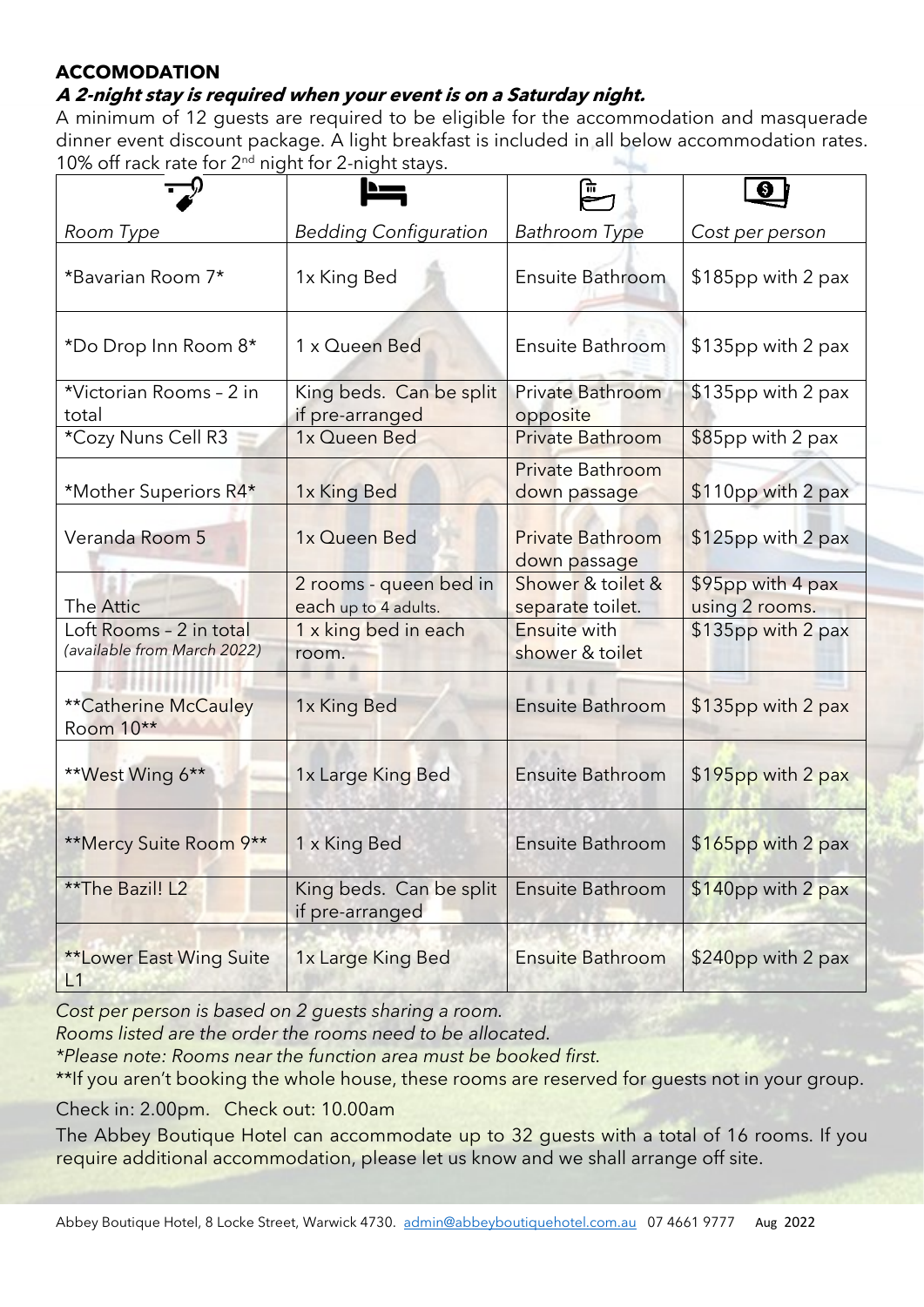# **PAYMENTS**

Please nominate a group co-ordinator as we only liaise with one person and receive payment from them.

# **VIP Full House Experience:**

A minimum of 28 guests are required for just your group to have the Masquerade Event exclusively. Please note there may be other people staying at the Abbey though. We liaise with one person for payment and allocation of characters.

# **Group Bookings:**

After holding the date for 7 days, if you would like to confirm the booking

- □ a \$1,500 non-refundable deposit for bookings of 12 people
- □ \$2,000 non-refundable deposit for bookings of 13-18 people
- $\Box$  \$2,500 for groups of 18+

is needed to hold your date. If we don't receive this deposit from you the date will remain available for other bookings.

A further non-refundable deposit is required 60 days prior to bring your total amount to 75% of balance due. Balance of payment and any special dietary requirements are needed 4 weeks prior to your arrival so we can then arrange to have your invitations forwarded. All payments are nonrefundable & non-transferable.

### **Individual Bookings:**

Full non-refundable payment of accommodation and dinner is required to reserve your spot.

# **FREQUENTLY ASKED QUESTIONS**

-----------------------------------------

# **How do I find out about available dates?**

Visit the EVENTS section of our webpage to see upcoming dates you can join in on, or if you are wanting to start your own date give us a ring to see availability.

# **Can I bring my own alcohol?**

Alcoholic beverages may be consumed in your accommodation rooms, however the ground floor and general grounds are licensed areas therefore beverages consumed in these areas will need to be purchased from the Abbey.

# **Is late check-out available?**

Check out is by 10am – unfortunately late checkout is unavailable as the rooms need to be prepared for new arrivals.

# **Are murder mystery nights fun?**

The more you play your character, the more fun you'll have! Role-playing is essential, or at least you have to be willing to go along with the story-line.

# **Can I take photos on the night?**

Absolutely! Bring your camera along and take plenty of photos throughout the night. Feel free to tag, like and share them on social media channels using our hashtag #abbeyboutiquehotel #murdermysterynight